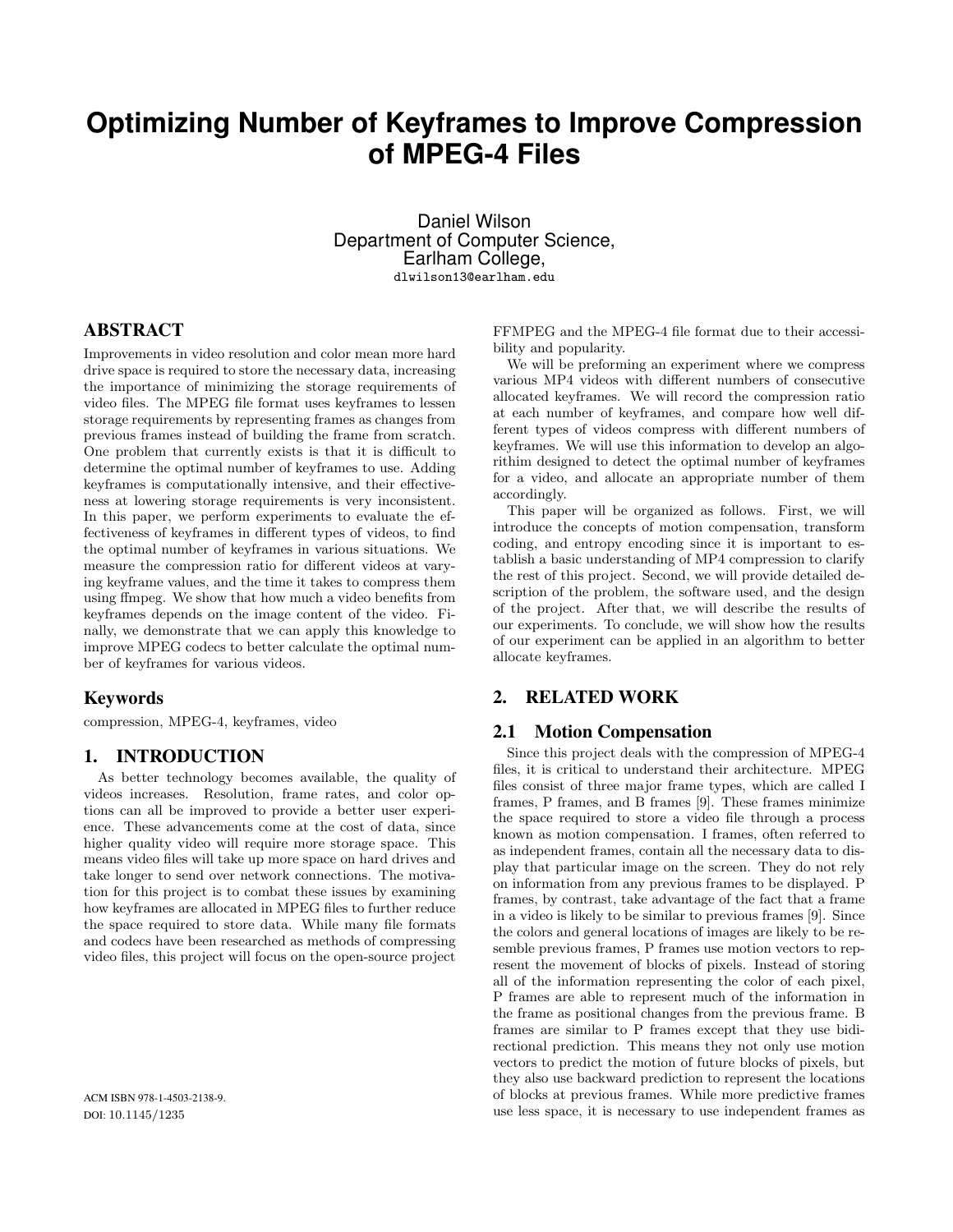

Figure 1: A visual representation of the sequence of frames in an MP4 file [8].

a starting off point from which predictions can be made. Thus, MPEG files contain a sequence of I, P, and B frames, as is exemplified in the figure.

## 2.2 Transform Coding

Another important compression technique MPEG files use is known as transform coding [9]. Transform coding divides an image into 8 x 8 pixel blocks. Instead of storing the color code for each pixel in the image, transform coding uses a discrete cosine transformation to represent the approximate color for each of the pixels. For small size blocks of pixels, the difference isn't noticeable to the human eye, but it largely reduces file size.

#### 2.3 Entropy Encoding

The final technique MPEG files use to compress data is entropy encoding. Entropy encoding is a method of compression that takes advantage of the fact that certain sequences of bits may appear more often than others by representing more common sequences with fewer bits [9]. It replaces longer sequences of bits that appear often in a file with a shorter sequence specifically meant to represent the longer sequence. This reduces the overall file size, since the most common information requires the least space to store.

### 2.4 Features

One important aspect of compression algorithms for MPEG files is that they must allow a certain set of core features. Compressing a video file is far less useful if it compromises the ability to use basic features one would expect when watching a video. For example, a good compression algorithm must allow for random access [4]. From a practical standpoint, users watching a video will often want to skip to a particular part in the video. While minimizing the file size may be helpful when storing or transferring the information, the user still needs to be able to access random parts of the video for the compression algorithim to be practical. Other important features of an MPEG compression algorithim include forward searches, reverse playback, audio-visual syncronization, and robustness to errors [4].

#### 3. DESIGN

#### 3.1 Problem Definition



Figure 2: The relationship between the encoder, decoder, and the video the user views [9].

The problem with data compression is that it is nearly always a trade off. A video file, for instance, could be easily reduced to require much less space, but this would require significantly lowering its quality. Conversely, a video that it higher quality may look better, but will take up more space. Data compression algorithms attempt to do a reasonable job of both; they attempt to maintain a decent level of quality while also keeping the file size as small as possible. To address this problem, people are always experimenting with better methods of storing data.

### 3.2 FFMPEG

The software that we use is called FFMPEG, which is a free, open source, command line software which compresses MP4 files. We will use it as a starting point, and will attempt to further its compression capabilities using the process previously described. FFMPEG contains many encoders and decoders that are used when working with MP4 files. Below is a visual representation of how the encoder, data file, and decoder interact to store and play video. For our project, we are working with the h264 codec.

#### 3.3 Project Design

The use of different frame types is one of the most important ways MP4 files reduce space requirements. Independent frames require more space, but a certain number of them must be included in a file to provide a starting point for prediction frames. Prediction frames, or keyframes, are smaller, but they require an initial starting point to predict from. This creates an interesting interaction between the number of independent frames and the number of keyframes. Too many independent frames increases the size of the file, since independent frames are larger. Too many keyframes can also reduce the file size, since prediction frames become larger is there is less information to use as the starting point as the prediction. This means that there is an optimal number of consecutive keyframes that should be used, where the video file uses as few independent frames as necessary while still using enough to allow the keyframes to be small in size. Our project aims to reduce the size of MP4 files by finding the optimal number of consecutive keyframes for various types of videos.

To accomplish this goal, we have designed an experiment with FFMPEG where we will test videos to find their optimal allocations of keyframes. We have chosen six sam-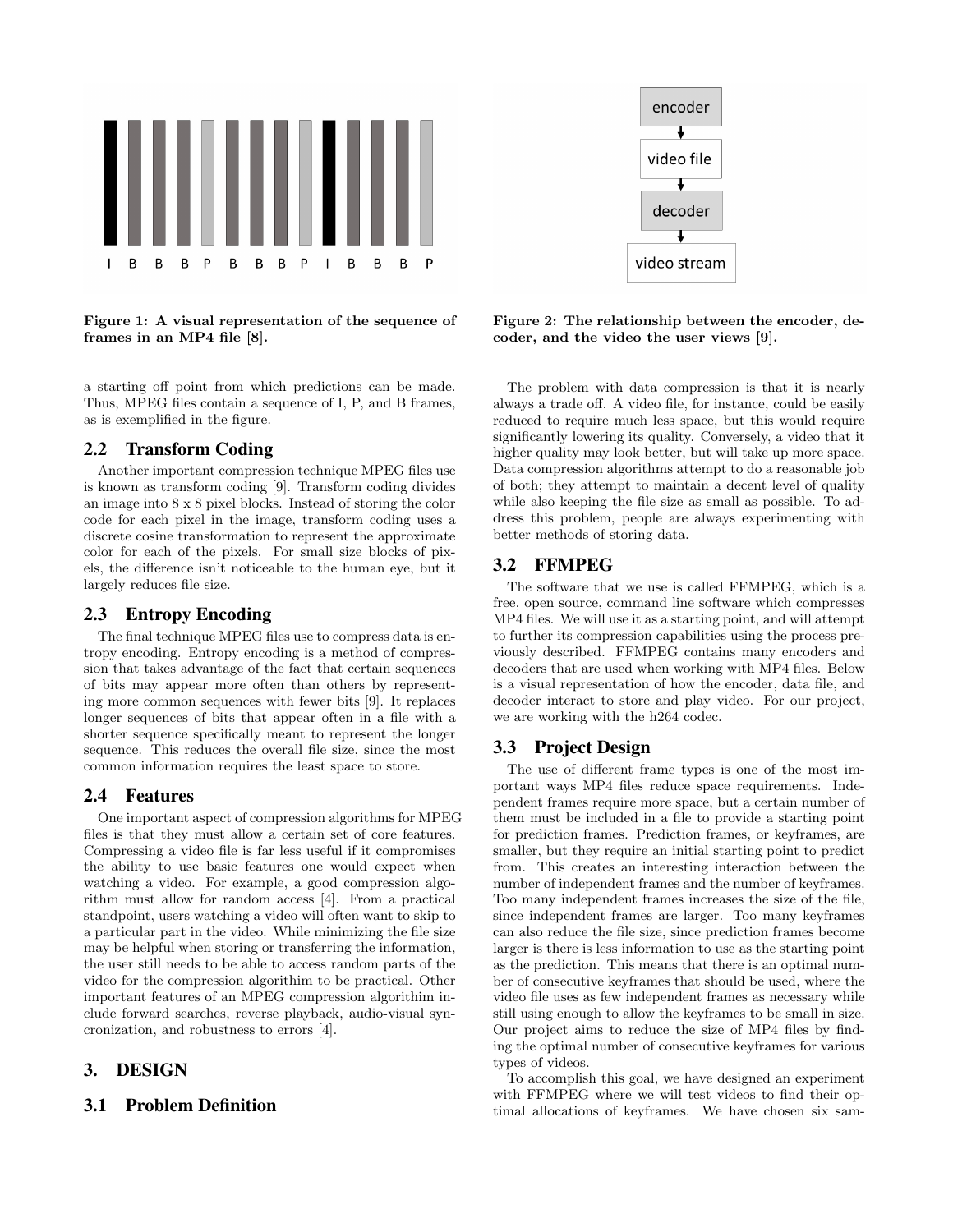

Figure 3: Graph 1: A graph showing the compression ratios for the different types of videos with various numbers of forced consecutive keyframes.

ple videos which vary dramatically in file size, resolution, color, and length. Using FFMPEG and the h264 MP4 codec, we will conduct tests where we compress the sample video files using controlled values for the number of consecutive keyframes. With this information, we will make charts showing how the compression ratio and the time required to compress a file depends on the number of consecutive keyframes used. With this data, we will draw conclusions about how to optimally allocate keyframes for different types of videos. Finally, we will use this information to modify a codec to better allocate keyframes based on the results we find from this experiment.

### 4. PRELIMINARY RESULTS

When conducting our tests, we recorded the relationship between the number of keyframes used and the compression ratio. We then placed this information in a table to represent the relationship between the number of keyframes and ratio of compression of each video tested. Next, we recorded the run time to encode the video using the h264 codec for ffmpeg each number of keyframes, and compiled this information into the tables displayed below.

#### 4.1 Compression Ratios

Using FFMPEG, we were able to compress the sample video files with specific numbers of consecutive keyframes, resulting in a different compression ration each time. This information displayed in table 1 and graph 1..

#### 4.2 Running Times

We also tracked the time required to compress each file for each number of consecutive keyframes. We placed this information in table 2 and graph 2.

# 5. CONCLUSIONS

### 5.1 Average Videos

The videos of confetti falling and visual effects only seemed to benefit from increasing the number of keyframes out to around 250 frames. Due tot the unpredictable changes in the video as the confetti falls, it is more difficult to represent this information using keyframes. Thus, the video has less reduction in file size form increased use of keyframes.



Figure 4: Graph 2: A graph showing the running times for the different types of videos with various numbers of forced consecutive keyframes.

#### 5.2 Running Time

The relationship between the type of video and the time required to compress the file is less consistent, but there are a couple of important conclusions to note. First of all, most videos seem to take the longest to compress at around 400 keyframes, suggesting that we should avoid 400 keyframes when compressing files. Second, most videos took less time to compress around 200 and around 700 keyframes. The run time usually remained low up until 1000 keyframes as well. Thus, we want to attempt to compress within these values when possible.

#### 5.3 Algorithim

Using the conclusions described above, we can approximate the optimal number of keyframes for various types of videos, as is shown in the table below.

|                      | Video Type Optimal Keyframes |
|----------------------|------------------------------|
| Consistent Color     | 1000                         |
| Average Color Change | 500-600                      |
| Random Color Changes | 200-250                      |

We can use this information to improve the quality of compression employed by MP4 codecs. Since the optimal number of keyframes depends on how rapidly and randomly the colors change in the video, we can modify codecs to evaluate the change in colors between frames to figure out how many keyframes to use in different situations. Furthermore, we can program codecs to break the video into specific sections, and dynamically allocate keyframes based on what is optimal for that specific section of the video. A video might have a title at the beginning, for instance, where the colors stay very consistent. After this, it may contain camera footage, but specific parts of the footage may contain more changes in color than others. The codec could choose a number of keyframes for different parts of the video based on our conclusions regarding how many keyframes should be used in certain situations.

To accomplish this task, we have developed the algorithim displayed in figure 5. For each macroblock in frame A, we compare it to the corresponding macroblock in frame B. If they are the same, we increment our counter by 1. After comparing all the blocks in the pair of consecutive frames, we divide the counter by the total number of blocks. For example, if a video had 9 macroblocks per frame, and 2 of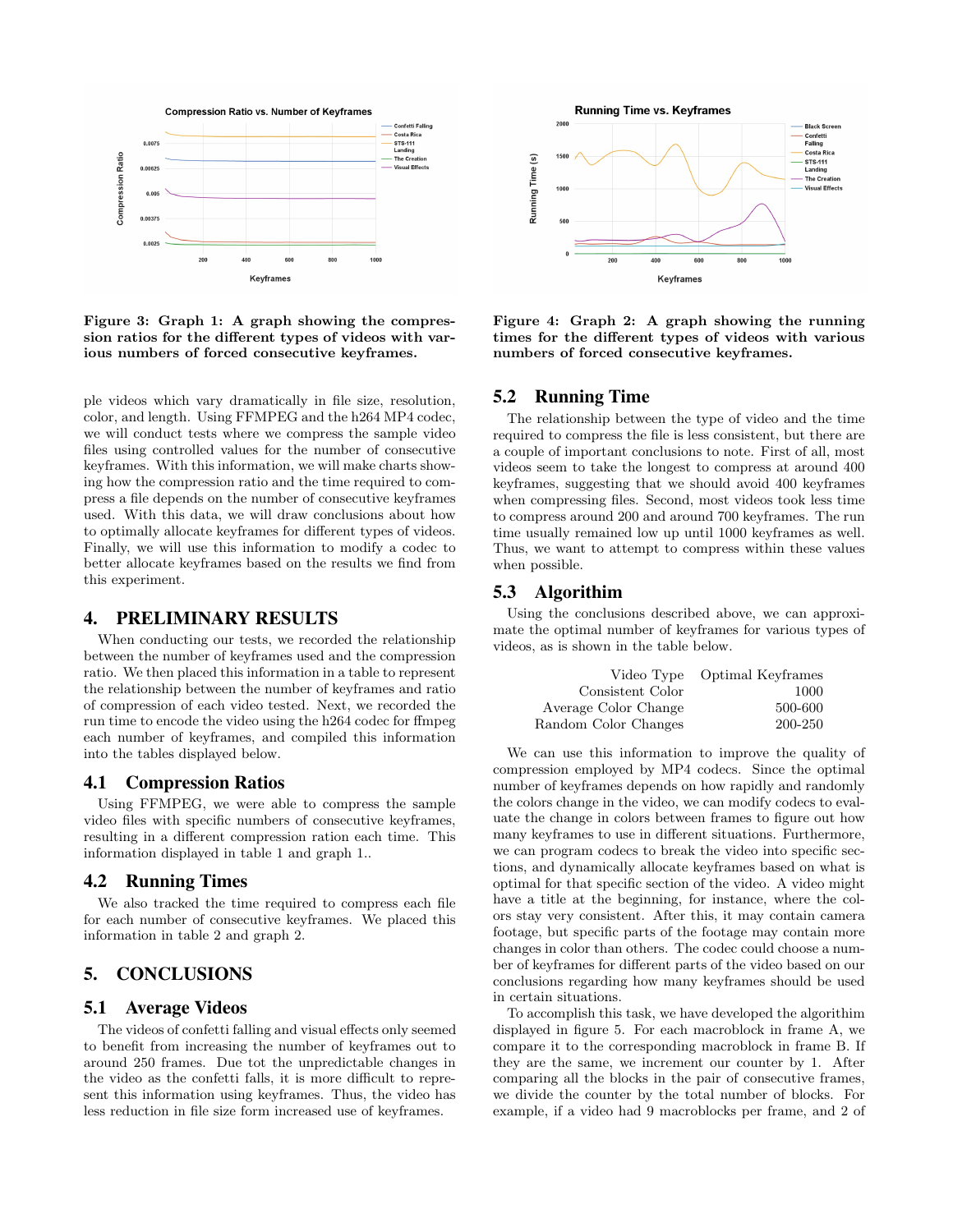| Keyframes           | 100                  | 200     | 300     | 400     | 500     | 600     | 700     | 800     | 900     | 1000    |
|---------------------|----------------------|---------|---------|---------|---------|---------|---------|---------|---------|---------|
| <b>Black Screen</b> | 0.03083              | 0.03068 | 0.03068 | 0.03068 | 0.03068 | 0.03052 | 0.03052 | 0.03068 | 0.03068 | 0.03068 |
| Costa Rica          | 844.                 | 1.844   | 1.834   | 1.867   | 1.874   | 2.214   | 870     | 1.914   | 1.857   | 1.991   |
| Confetti Falling    | 0.06666              | 0.06634 | 0.06630 | 0.06620 | 0.06621 | 0.06616 | 0.06617 | 0.06614 | 0.06615 | 0.06613 |
| Spaceship Landing   | 0.07894              | 0.07860 | 0.07845 | 0.07845 | 0.07849 | 0.07845 | 0.07849 | 0.07845 | 0.0784  | 0.07841 |
| Greyscale Animation | $\phantom{-}0.02457$ | 0.02453 | 0.02443 | 0.02438 | 0.02427 | 0.02435 | 0.02438 | 0.02435 | 0.02448 | 0.02434 |
| Visual Effects      | 0.04866              | 0.04797 | 0.04771 | 0.04765 | 0.04756 | 0.04748 | 0.04747 | 0.04749 | 0.04749 | 0.04742 |

Table 1: A table showing the compression ratios for the different types of videos with various numbers of forced consecutive keyframes.

| Keyframes           | 100     | 200     | 300     | 400     | 500     | 600    | 700    | 800     | 900     | 1000   |
|---------------------|---------|---------|---------|---------|---------|--------|--------|---------|---------|--------|
| <b>Black Screen</b> | 1.844   | 1.844   | l.834   | l.867   | 1.874   | 2.214  | l.870  | 1.914   | 1.857   | 1.991  |
| Costa Rica          | 1365.26 | 1566.24 | 1566.24 | 1359.25 | 1676.90 | 998.54 | 943.57 | 1396.15 | 1214.76 | 147.02 |
| Confetti Falling    | 149.25  | 155.44  | 154.63  | 265.48  | 166.66  | 182.92 | 140.84 | 140.84  | 140.84  | 141.50 |
| Spaceship Landing   | 3.895   | 3.957   | 3.947   | 7.038   | 5.217   | 5.567  | 5.145  | 4.767   | 4.876   | 4.908  |
| Greyscale Animation | 214.28  | 209.84  | 207.69  | 235.46  | 300.00  | 189.25 | 352.17 | 474.23  | 765.59  | 189.25 |
| Visual Effects      | 118.09  | 118.56  | 119.03  | 19.50   | 119.50  | 119.50 | 119.50 | 121.44  | 122.43  | 151.50 |

Table 2: A table showing the running times for the different types of videos with various numbers of forced consecutive keyframes.



Figure 5: An diagram of the algorithim used to find how much the color in the video is changing.

them changed between frames, then we would calculate a value of 2/9. We would then compare each macroblock in B to the corresponding block in C, and again count the number of blocks that changed. If 4 blocks had changed, then our value for the proportion of macroblocks that changed between frames would be 4/9.

Once we have calculated the proportion of macroblocks that have changed between frames, we will allocate a corresponding number of keyframes to the video. As was described in the previous table, videos with consistent color compress better with greater amounts of keyframes. Thus, a video with a low proportion of change in the macroblocks will be allocated more keyframes. Videos with greater change in color benefit considerably less from keyframes, and thus we will allocate fewer keyframes for videos where we calculate greater values for the proportion of macroblocks that change from one video to the next. We will then repeat this procedure for each section in the video, as is displayed in figure 6.

#### 6. FUTURE WORK

The next step in our project, which is currently being worked on, is to modify a codec to better choose how many keyframes to use based on the contents of the video. We are developing an algorithim that samples a video's frames and compares how a video's color changes from one frame to



Figure 6: A diagram representing the process by which the algorithim analyzes video an allocates keyframes.

another. Based on this, our code will dynamically allocate frames.

Another area for future work would be to test the repeatably of these results, and perform more tests for a wider variety of videos. This might allow one to find more specific values for the optimal number of keyframes, allowing the data compression to be slightly more efficient.

Finally, videos with more random patterns of color could be tested with consecutive keyframes over 1000. The other types of videos in the experiment did not benefit much from more than 700 keyframes. The videos with more random effects, however, were still considerably reduced in size even around 1000 keyframes. It is possible that the optimal number of keyframes for that type of video may be even greater, so future testing should be conducted.

#### 7. REFERENCES

[1] B. Fazzinga, S. Flesca, F. Furfaro, and E. Masciari. Rfid-data compression for supporting aggregate queries. ACM Trans. Database Syst., 38(2):11:1–11:45, July